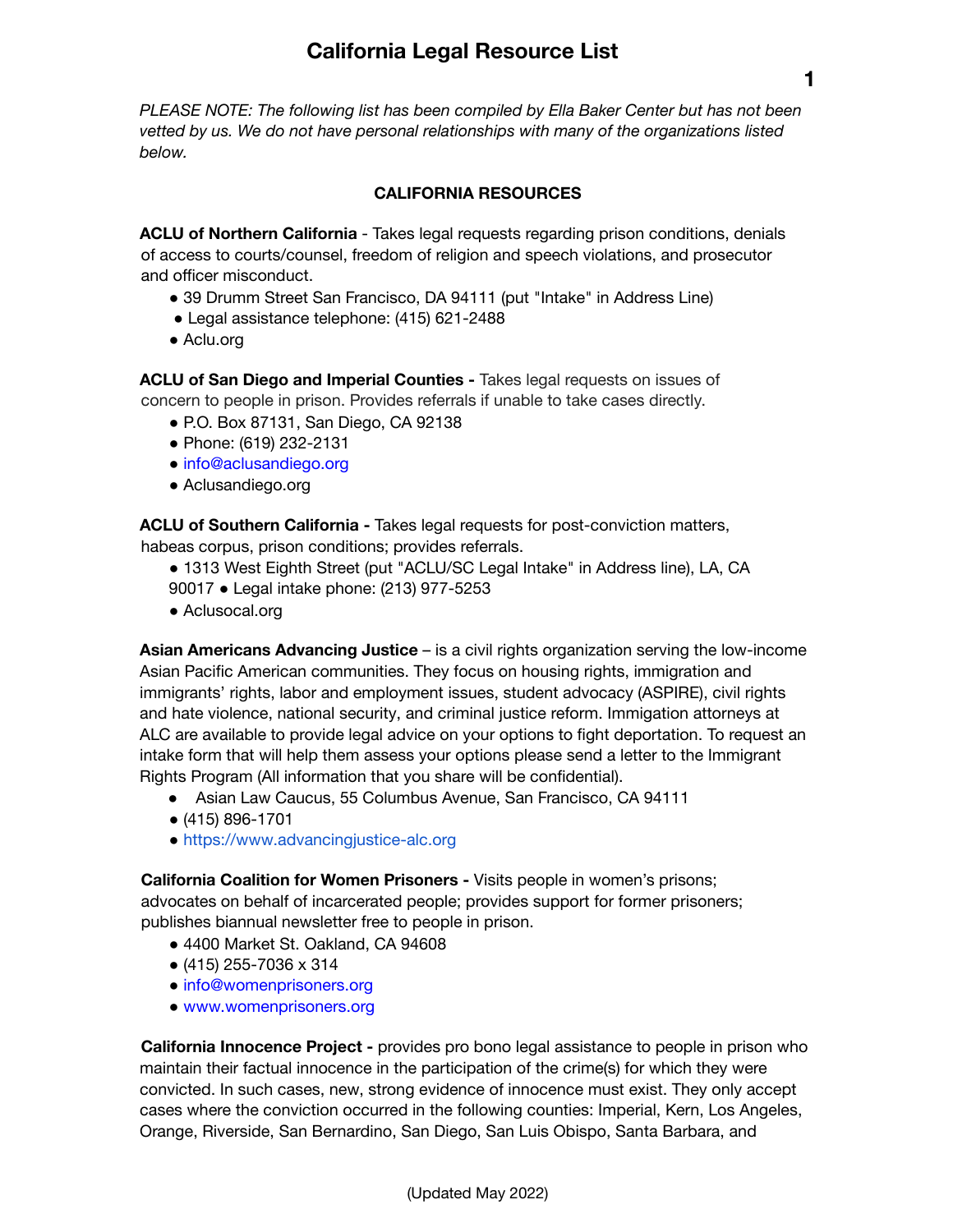Ventura. Spanish speakers and applications in Spanish are available.

- 225 Cedar Street, San Diego, CA 92101
- (619) 525-1485
- mike@californiainnocenseproject.org
- californiainnocenceproject.org

**California Correctional Health Services (formerly California Office of the State Public**

**Defender)** - Provides care that includes medical, dental and mental health services, to California's prison population at all 35 California Department of Corrections and Rehabilitation (CDCR) institutions statewide. Provides services in Spanish.

- P.O. Box 588500 Elk Grove, CA 95758
- (916) 691-3000
- Lifeline@cdcr.ca.gov
- https://cchcs.ca.gov/

**Center for Health Justice -** CHJ serves people in the Los Angeles County Jails and throughout CA, and also provides a free national prisoner HIV prevention & treatment hotline service that accepts collect calls from incarcerated people during regular business hours (Monday-Friday 8 to 3pm PT). Their hotline provides support for callers who are ill or newly diagnosed HIV+, and advocacy support regarding medical care, medications, or other health-related issues inside the jails and prisons across the country.

- 900 Avila St, Suite 301, Los Angeles, CA 90012
- 510-437-1554
- ron@healthjustice.net
- healthjustice.net

**Centro Legal De La Raza -** is a legal services agency protecting and advancing the rights of low-income, immigrant, Black, and Latinx communities through bilingual legal representation, education, and advocacy. Centro Legal provides free legal services in the areas of tenants' rights, workers' rights, and immigrants' rights, including services for immigrants in detention or facing deportation. Services are provided in Spanish, English, and Mam. Through our translation service we can provide services in hundreds of languages and dialects.

- (510) 437-1554
- 3400 E.12th Street, Oakland, CA 94601
- centrolegal.org
- info@centrolegal.org

**Community Legal Information Clinic's Penal Law Project** - This organization provides legal referrals and information packets on penal information, including but not limited to the following topics: Habeas Corpus, the 602 appeals process, Three Strikes, civil rights action, expunging a criminal record, and rights for people on parole. The organization is an undergrad program of paralegal interns and, therefore, cannot offer any legal advice. The work is non-profit, nation-wide, and offers resources in Spanish as well.

- 25 Main Street, Chico, CA 95928
- (530) 898-4354
- clicpenal@csuchico.edu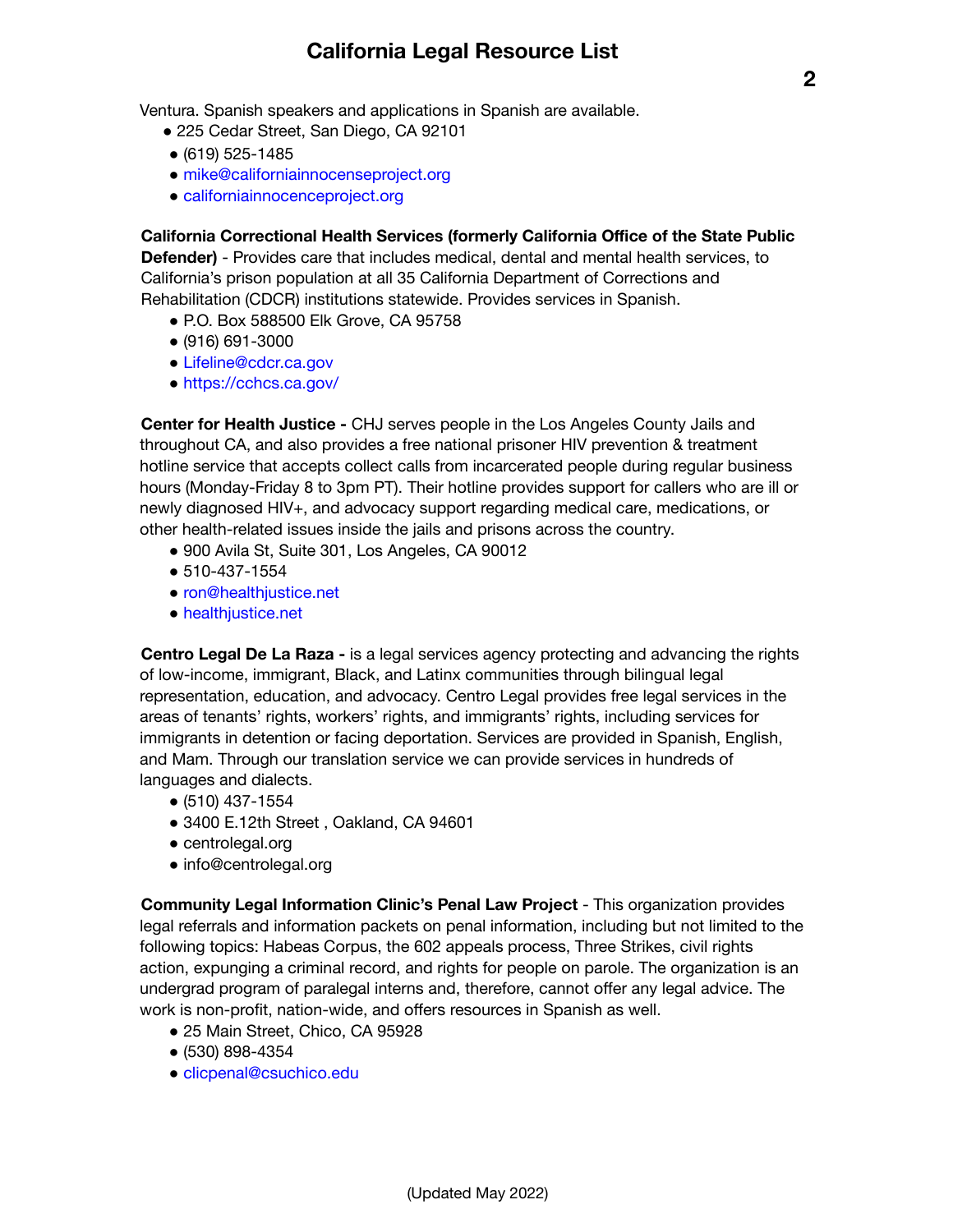**Disability Rights Education & Defense Fund (DREDF) -** Assistance is generally limited to providing basic disability civil rights informational materials and referrals, with attention to CDCR state prisoners. Our direct service includes 1) a parent training and information (PTI) program that serves parents with special needs children in 28 Northern California counties 2) legal representation in disability rights laws, mainly high impact litigation and class action lawsuit; we don't provide individual legal representation 3) provide referrals in the area of disability rights laws. Services available in Spanish and Chinese and other languages by appointment. ● 3075 Adeline St, Suite 210, Berkeley, CA 94703

- 510-644-2555
- info@dredf.org
- dredf.org

**East Bay Community Law Center**: The Clean Slate Practice of the East Bay Community Law Center uses strategic legal and policy tools to reduce pathways to the criminal justice system and remove barriers to employment and civic participation for people with conviction records. Clean Slate attorneys and advocates provide assistance to clients in the following areas: Post-Conviction Remedies (including early termination of probation, PC 1203.4 dismissals, Felony reductions including Prop 47 and Prop 64 Petitions), Sealing of Arrest Record—Factual Innocence, Vacating Convictions for Survivors of Human Trafficking and Immigrants, Employment Denials and Occupational Licensing Denials Due to Criminal Background, and Reduction and Discharge of Court Fines and Fees.

- 510.548.4040
- info@ebclc.org
- 2921 Adeline St., Berkeley, CA // 1950 University Ave., Ste 200, Berkeley CA

**Just Detention** – Formerly called Stop Prisoner Rape, JDI seeks to end sexual violence against incarcerated people. JDI provides information and advocacy on sexual abuse and the exploitation of prisoners including support and advice for victims and targets of allsexes including information on psychological and health consequences, legal action, and survivor options. Incarcerated people may communicate confidentially with us using legal mail, addressing correspondence to Ms. Cynthia Totten, Esq., Bar #199266, at the above address. ● International 3325 Wilshire Bl, Suite 340 · Los Angeles, CA 90010

- 213-384-1400
- info@justdetention.org
- justdetention.org

**Lawyers' Committee for Civil Rights of the San Francisco Bay Area** - Works to advance, protect, and promote the legal rights of communities of color, and low-income persons, immigrants, and refugees through the following services.Bail Clinic: Bay Area adults with legal issues related to bail contracts can call (415) 236-0332 or email bailclinic@lccrsf.org to request legal assistance.

- 131 Steuart Street, Suite 400, San Francisco, CA 94105
- (415) 236-0332
- bailclinic@lccrsf.org
- Lccrsf.org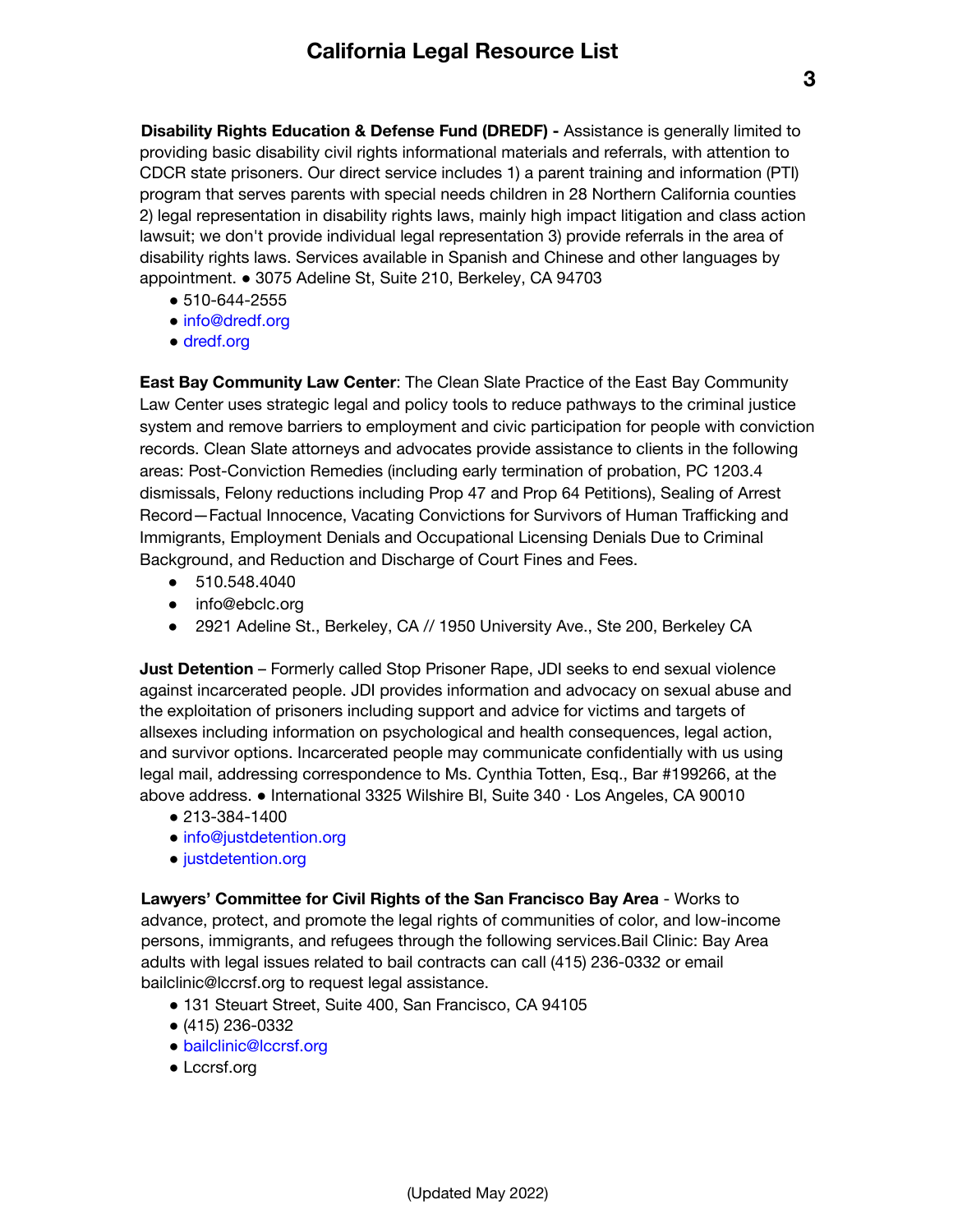**Legal Services for Prisoners with Children (LSPC) –** LSPC provides information services to California legal services offices on the rights of incarcerated and formerly incarcerated individuals, including parents and their children, and related civil legal matters. LSPC's primary areas of substantive/procedural expertise are family law; probate guardianships; prisoner rights law; domestic violence; criminal and parole law and appeals; restoration of civil rights for formerly incarcerated people, including aspects of employment law, housing, benefits and voting; and legislative and administrative advocacy.

- 4400 Market Street, Oakland, CA 94608
- (415) 255-7036 (x 324)
- info@prisonerswithchildren.org
- prisonerswithchildren.org

**Loyola Law School's Project for the Innocent Alarcón Advocacy Center** – If after a thorough investigation of a case, a true claim of innocence is provable, clinic students will help draft a habeas petition so that the case can be litigated in court. The Project is only able to represent inmates from the state of California who claim factual innocence, have exhausted all their appeals, and are no longer represented by an attorney.

- $\bullet$  919 Albany St  $\cdot$  Los Angeles, CA 90015
- 213-736-8141
- lls.edu/academics/experientiallearning/clinics/projectfortheinnocent

**National Lawyers Guild –** Provides legal support for activists and community/grassroots organizations.

- (San Francisco Bay Area chapter:) 558 Capp St, San Francisco, CA
- 94110 Office Phone: 415-285-5067

Demo Jail Line: 415-285-1011

- Demo Public Line: 415-909-4NLG
- nlgsf.org

**Northern California Innocence Project** – works to exonerate those wrongfully convicted of a serious felony in one of the 48 Northern and Central California counties from Monterey, Kings, Tulare and Inyo County up to the Oregon border. There must be a significant chance that substantial new evidence may be found to support a claim of innocence.

● Northern California Innocence Project, 500 El Camino Real, Santa Clara, CA 95053 · (408) 554-4790 · ncip.org

**Prison Law Office -** Nonprofit public interest law firm based in Berkeley, California that provides free legal services to people in adult and juvenile facilities to improve their conditions of confinement. [www.prisonlaw.com/resources](http://www.prisonlaw.com/resources)

● Address letters to Prison Law Office: General Delivery, San Quentin, CA 94964

**Root & Rebound -** provides direct support to people with arrest and conviction histories - as well as their family members and the people who support them - across the state of California through the following services. Currently incarcerated people can write to us via confidential, legal mail.

- 1610 Harrison St Suite E, Oakland, CA 94612
- info@rootandrebound.org www.rootandrebound.org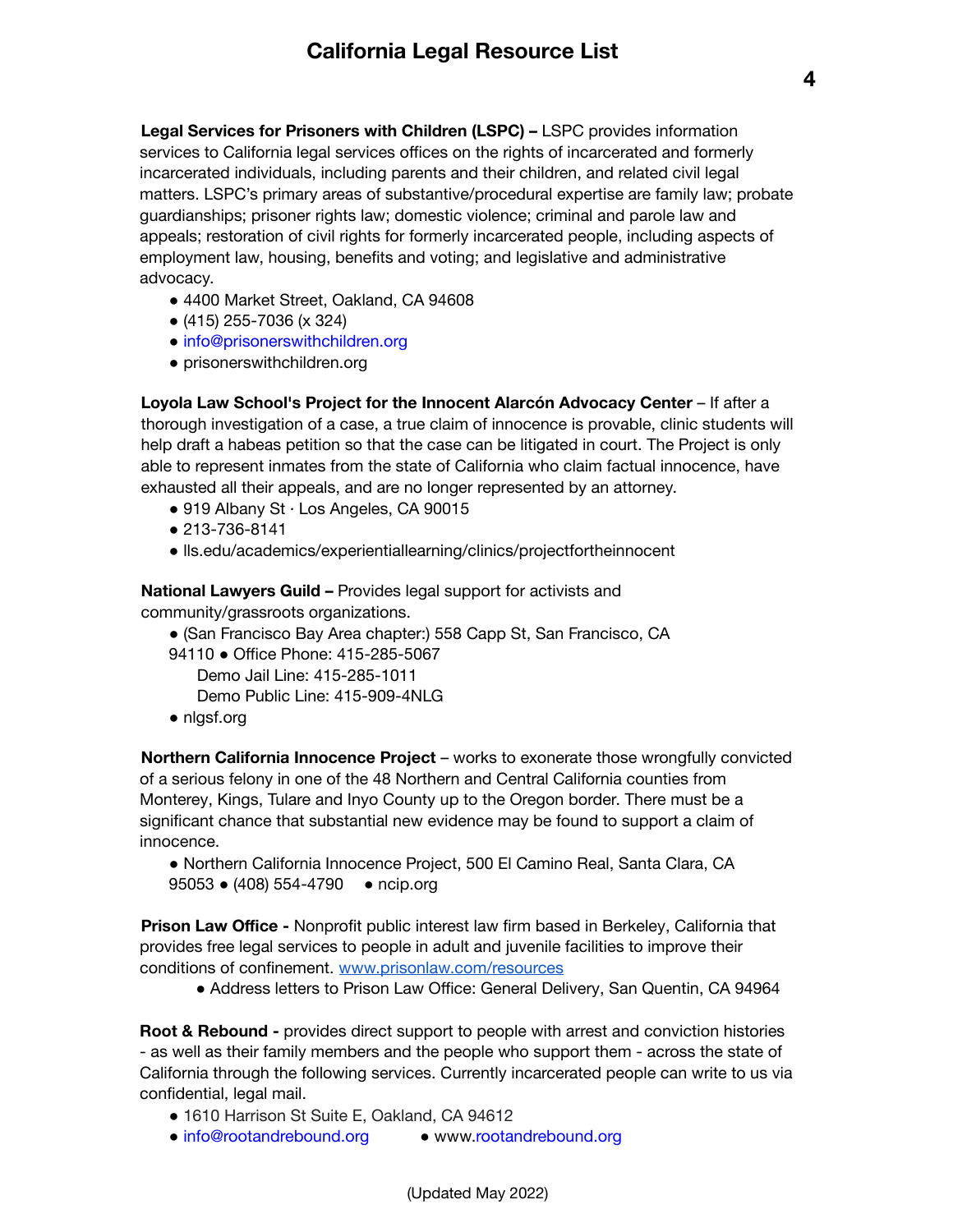**Root & Rebound Reentry Legal Hotline (every Friday)** – Hotline is for anyone with questions about the impact of a criminal record on their legal rights. Call any Friday 9am – 5pm Pacific Standard Time – 510-279-4662

**Request the Roadmap to Reentry Guidebook** – a resource of legal information that people can turn to about issues along the path of reentry. It is comprehensive in scope, covering nine areas of law and civic life: Housing, Employment, Parole & Probation, Education, Cleaning Up Your Criminal Record, ID & Voting, Family & Children, Public Benefits, and Court-ordered Debt. Reentry planning toolkit: https://www.rootandrebound.org/resources/reentry-planning-toolkit/

**Silicon Valley De-Bug:** Silicon Valley De-Bug created a model called Participatory Defense - a community organizing model for people facing charges, those with convictions, their families, and communities to impact the outcome of cases and transform the landscape of power in the court system and turning time served into time saved. We have Participatory Defense Hubs across California and across the nation.

- <https://www.participatorydefense.org/hubs>
- info@siliconvalleydebug.org
- 701 Lenzen Ave, San Jose, CA 95126

**Stanford Justice Advocacy Project Stanford Law School -** represents people serving unjust prison sentences for minor crimes, assists released prisoners successfully reentering their communities, and advocates for fairer and more effective criminal justice policies in CA and across the country.

- 559 Nathan Abbott Way · Stanford, CA 94305
- 650-736-7757

**Survived & Punished:** California S&P is a volunteer collective of survivors (including survivors who are currently or formerly incarcerated), community organizers, attorneys, victim advocates, policy experts, and scholars. We are building relationships with survivors who are incarcerated at the Central California Women's Facility in Chowchilla (some of whom have been transferred to the California Institution for Women) and supporting survivors with commutation applications and advocacy.

- <https://survivedandpunished.org/freethemca/>
- survivedandpunished@gmail.com

**Swords to Ploughshares –** provides support and legal counsel to military veterans. \*Please note: this organization provides legal support for veterans seeking help with receiving veterans' benefits ONLY. They do not provide legal support for criminal cases.

- 1060 Howard Street, San Francisco, CA 94103
- (415) 252-4788

#### **The Lawyer Referral Service (LRS) SmartLaw of the Los Angeles County Bar**

**Association –** nonprofit public service that allows members of the public to find a qualified attorney in Southern California and get general information about common legal issues.

 $\bullet$  (213) 243-1525 (Monday through Friday, 8:45 am to 5:00 pm Pacific Standard Time) ● Find an attorney online: www.smartlaw.org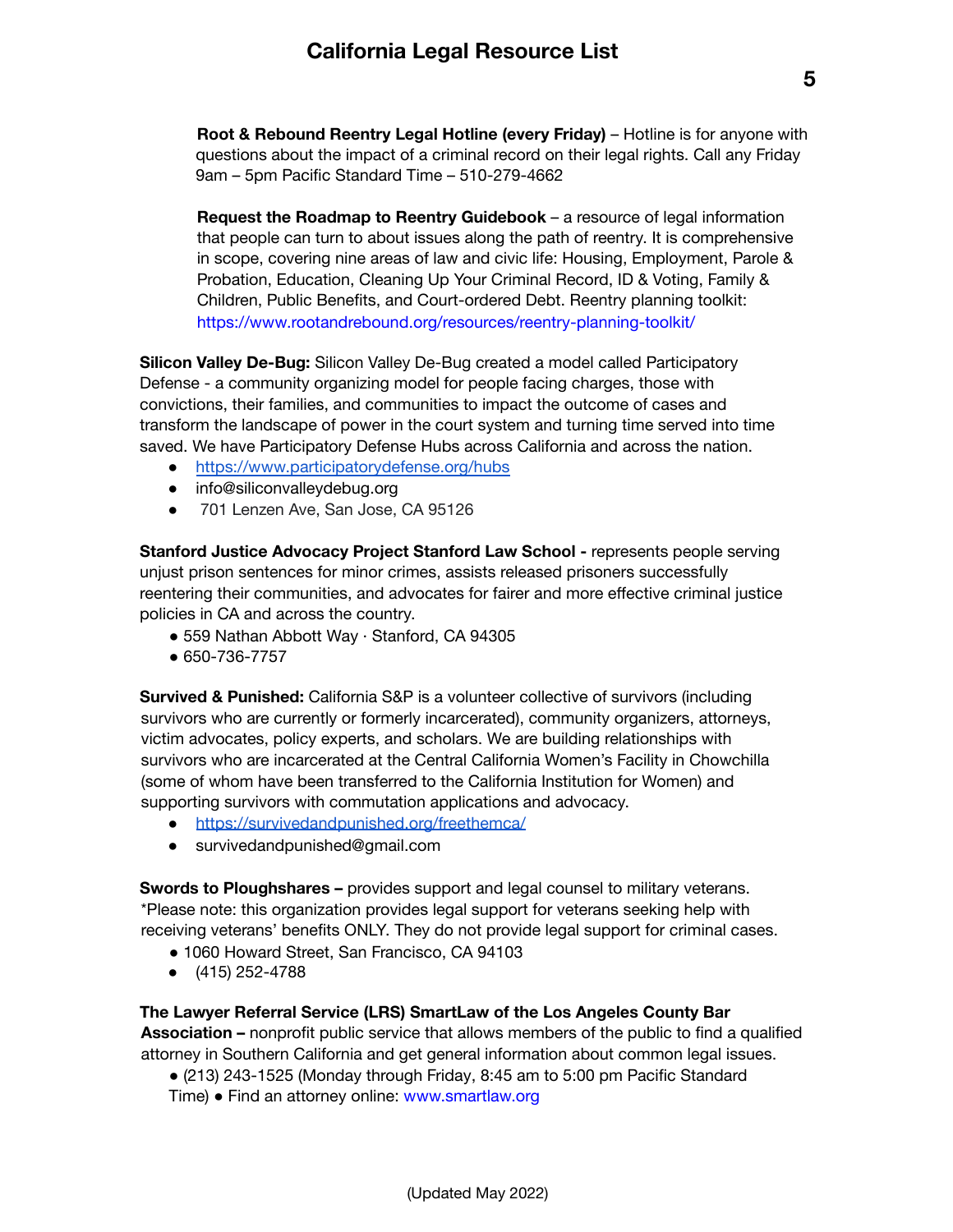**Transgender, Gender Variant, and Intersex Justice Project (TGIJP) –** The TGI Justice Project does not provide direct legal representation, but does provide a variety of legal resources to transgender, gender-variant, and intersex (TGI) people. TGIJP works mainly with people in prisons and jails in CA. They work on policy issues to improve conditions for incarcerated TGI people and work to dismantle the systems that harm their communities. TGIJP can sometimes provide non-litigation advocacy for their members in prison or jail facing immediate safety threats, and can sometimes help refer their members to attorneys. They can also provide community members with support materials and information.

- 370 Turk St. #370 San Francisco, CA 94102
- (415) 829-7285 This is the Legal Department's phone line that accepts calls from
- people in prison and jail. The line is available Monday to Thursday, 10am to 6pm.
- http://www.tgijp.org/

**Transgender Law Center –** Transgender Law Center (TLC) has grown into the largest trans-specific, trans-led organization in the United States. Their advocacy and precedent-setting litigation victories—in areas including employment, prison conditions, education, immigration, and healthcare—protect and advance the rights of transgender and gender nonconforming people across the country.

- PO Box 70976 · Oakland, CA 94612-0976
- Telephone: (510) 587-9696
- Collect Line for people in prison: 510-380-8229- Hay publicaciones en
- Español. https://transgenderlawcenter.org/

**UC Davis Civil Rights Clinic**– UC Davis law students use their legal skills to assist persons with problems related to incarceration in state prison. Students advocate on their clients' behalf with officials at the institution where the prisoner is housed. Cases have included claims of denial of medical or dental care, correctional officer misconduct, denial of freedom of religion, violation of due process, excessive force, and false imprisonment.

- UC Davis School of Law, Clinical Legal Education One Shields Avenue, Davis, CA 95616
- (530) 752-5440

**UCLA Law School Clinics** – UCLA law students engage in a number of communications, advocacy projects and a Re-Entry Clinic. Law students at the Incarcerated Persons' Correspondence Project connect incarcerated people with legal resources. The Reentry Legal Clinic prepares expungement petitions and takes advantage of existing legal means to clear criminal records.

- UCLA School of Law, 385 Charles E. Young Drive East, 1242 Law Building, Los Angeles, California 90095
- (310) 825-4841

**University of Southern California (USC) Gould School of Law Post-Conviction Justice Project (PCJP) -** PCJP fights for second chances — through parole representation, parole-readiness workshops in prisons, courtroom representation and legislative advocacy.PCJP has limited resources and receives numerous requests for assistance. If you believe your case fits within the parameters of the types of cases PCJP handles, please send a brief description of your case by mail to:

● Post-Conviction Justice Project, USC Law, 699 Exposition Blvd, LA, CA 90089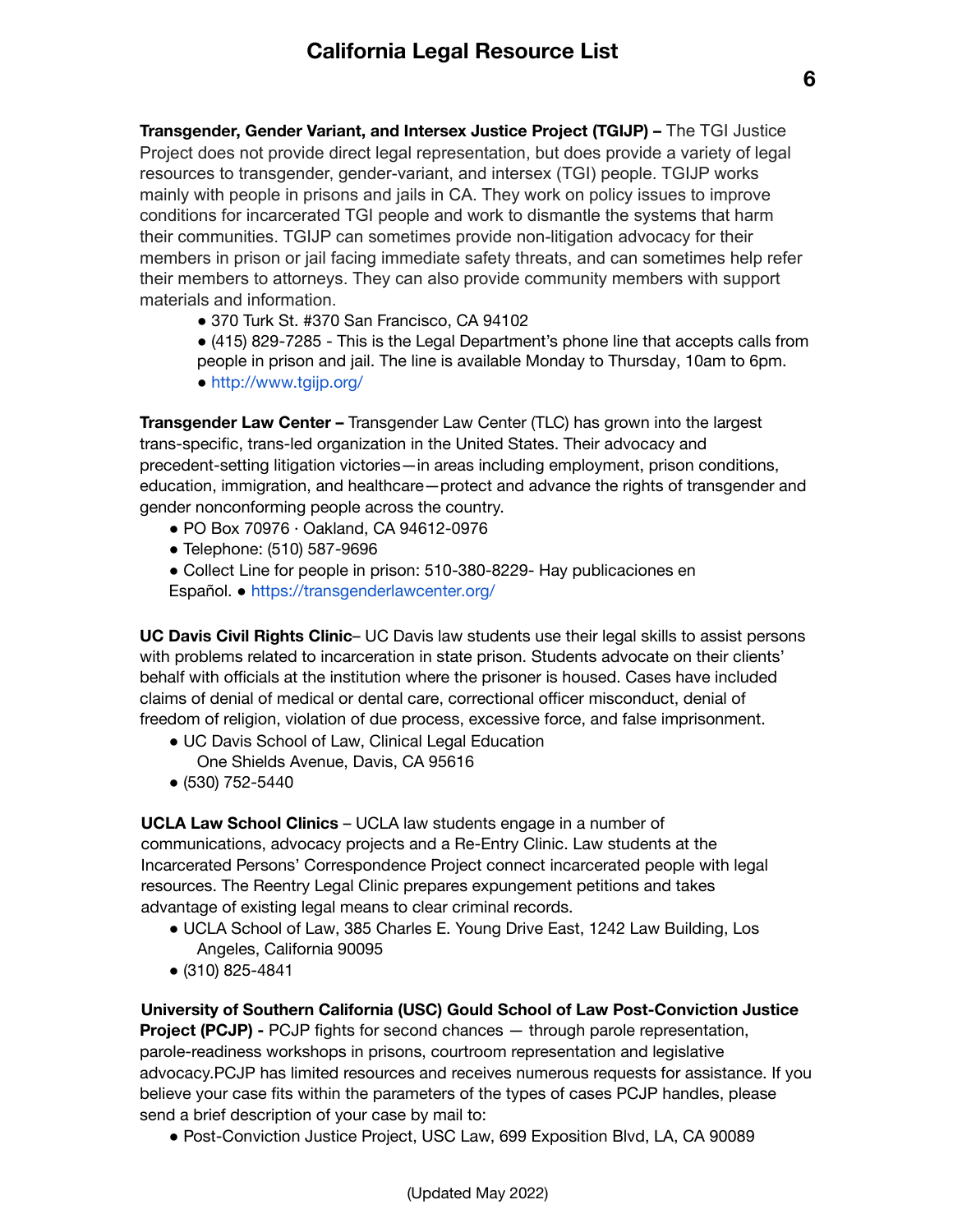- Contact for Co-Founder and Attorney Heidi Rummel:
	- o Phone Number: (213) 740-2865 o Email: hrummel@law.usc.edu ● https://pcjp.usc.edu/

**UnCommon Law—**California-based non-profit that works with incarcerated people for months or years in advance of their parole board hearings and offers representation in both parole hearings and in court petitions challenging the parole board and the governor. They are currently accepting entries to their waitlist for pro-bono parole representation for people: (a) who are at least 8 months and no more than 5 years away from their hearing, and (b) who are at the following 6 prisons: San Quentin, DVI, CCWF, CMF, Solano, and CHCF. UnCommon Law also provides pro bono, individual parole hearing consultations (reviewing records from previous hearings and advising on what could be done differently to improve chances for success in future hearings) for people at all institutions in California and providing parole hearing readiness resources to individuals at all institutions in California.

- 318 Harrison Street, Suite 103, Oakland, CA 94607
- https://www.uncommonlaw.org/

**Veterans Legal Institute -** and former service members. Areas of support include: discharge upgrades, veteran benefits, expungement, legal clinics, and immigration.

- 1231 Warner Avenue, Tustin, CA 92780
- (714) 852-3492
- info@vetslegal.com
- https://www.vetslegal.com/

### **NON-PRO-BONO RESOURCES**

*The following is a list of attorneys who will probably require payment for their services. Please note: The Ella Baker Center has limited direct personal experience with the following attorneys.*

### **PRIVATE PAROLE BOARD ATTORNEYS**

**Michael Beckman, California Parole Lawyer**: Law firm specializing in representing incarcerated people in the following: Parole suitability hearings and related matters: Rescission/En Banc and Parole Reconsideration hearings, Youthful Offender Parole Hearings (SB 260 and SB 261), Elderly Parole Hearings, Habeas Corpus petitions challenging parole denials/governor reversals, and compassionate release.

- 1732 Aviation Blvd., PMB 326, Redondo Beach CA 90278
- $\bullet$  (310) 394-3138 (collect calls accepted)
- Email: thecapper2@aol.com http://calparolelawyer.com/contact/

**Charles Carbone Esq.**: Attorney representing people in California prisons on conditions of their confinement including Parole Hearings, En Banc and Rescission Hearings, Appeals of Parole Denials, State and Federal Appeals of Criminal Convictions, Civil rights, visiting issues, and custody issues, Appeals of Rules Violations, Clemency and pardon applications before the Governor, and Sentencing modifications.

(Updated May 2022)

- PO Box 2809, San Francisco, California 94126
- Telephone: 415-981-9773 https://www.charlescarbone.com/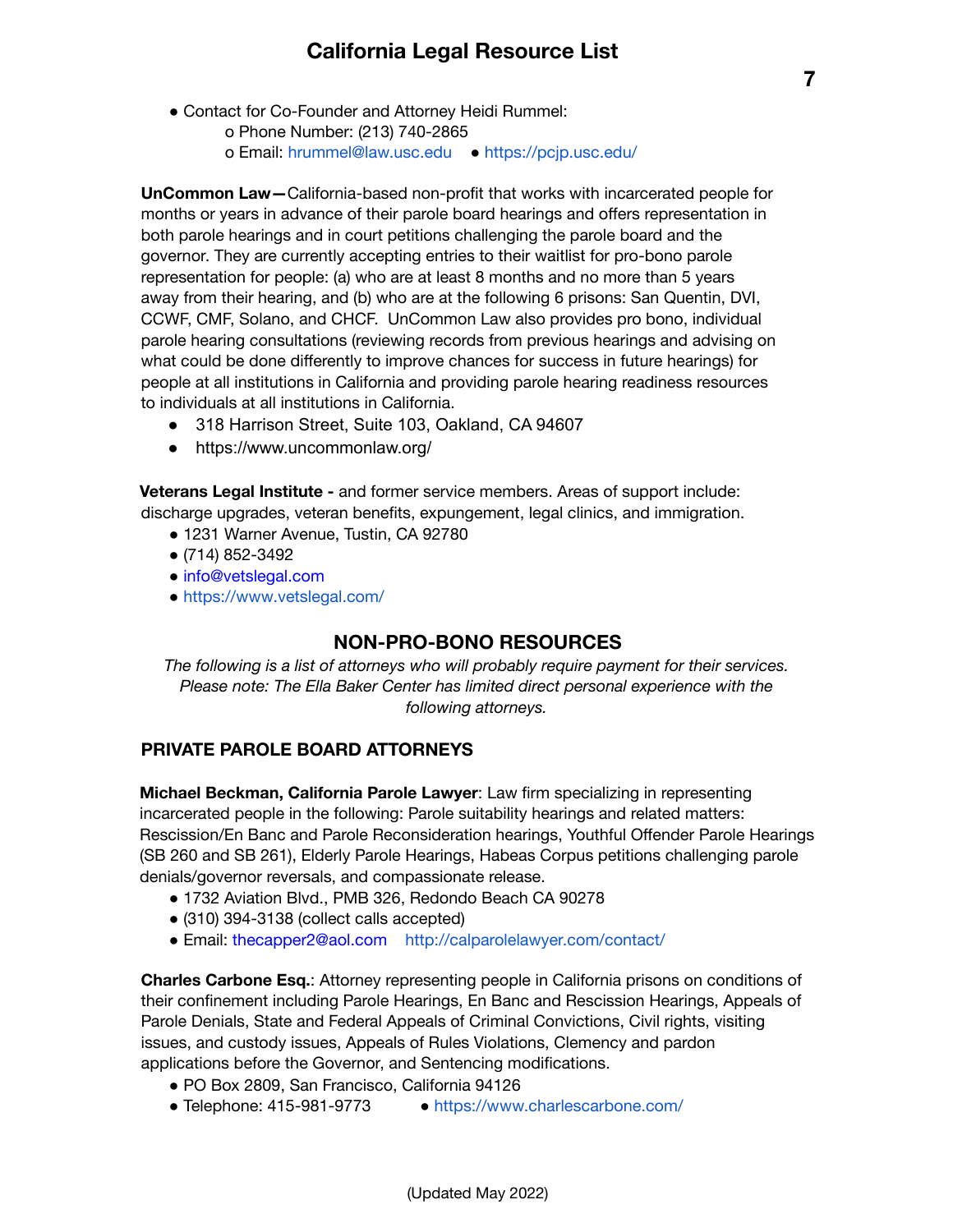**Maya Emig:** Attorney specializing in representing people at parole hearings.

- THE EMIG LAW GROUP, 4225 Executive Sq Ste 600, La Jolla, CA 92037-1484
- 916-599-4693 Email: [maya@kgzlaw.net](mailto:maya@kgzlaw.net), [emigesquire@aol.com](mailto:emigesquire@aol.com)

**Law Office of Michele Garfinkel:** Focus on Parole Suitability/Defense, SB260/261, Elder and medical parole, Writs from suitability decisions, and Immigration Law in Northern and Southern California counties.

- The Law Office of Michele Garfinkel, 11310 Prospect Dr, Ste 10, Jackson, CA 95642-9369
- (209) 283-3009

**Katey Gilbert:** Attorney specializing in representing people at parole hearings.

- 1288 Columbus Ave # 296, San Francisco, CA 94133-1302
- Phone: 650-464-0785
- Email: kgilbert12@msn.com

**The Law Office of Tracy Lum:** Tracy Lum is dedicated to helping lifers gain their freedom. Tracy has freed countless lifers through the Board of Parole Hearings and by filing habeas corpus petitions in court. Tracy Lum provides legal representation for cases in all of California.

- Law Office of Tracy Lum, 46 S Del Puerto Ave Ste B #106, Patterson, CA 95363 ● Collect Calls: (209) 894-7794
- Email: trlum@hotmail.com <http://www.parole-attorney.com/>

### **PRIVATE POST-CONVICTION AND HABEAS ATTORNEYS**

**Escovar Law:** Southern California-based post-conviction law firm. If you are still suffering the consequences of a prior conviction, such as immigration, employment, or reputational consequences, we may be able to vacate, eliminate or reduce the conviction to remedy the negative impact you are presently suffering.

- 78 Orange Place, Pasadena, CA 91105
- (626) 577-7700
- https://www.escovarlaw.com/

**Pat Ford Appeals:** attorney specializing in state and federal appeals, SB 1437 felony murder resentencing, clemency applications, and writs of habeas corpus.

- Pat Ford, 1901 1st Ave, STE 400, San Diego, CA 92101
- 619-648-4500
- <https://patfordappeals.com/>

**Law Offices of Grech & Packer**: Writ of Habeas Corpus attorneys.

- 7095 Indiana Avenue, Suite 200, Riverside, CA 92506
- (951) 291-0105
- https://www.riversidecriminaldefense.com/

**The Law Offices of Susan L. Jordan**: attorney specializing in Criminal Defense, Appellate Law, and Writs of Habeas Corpus.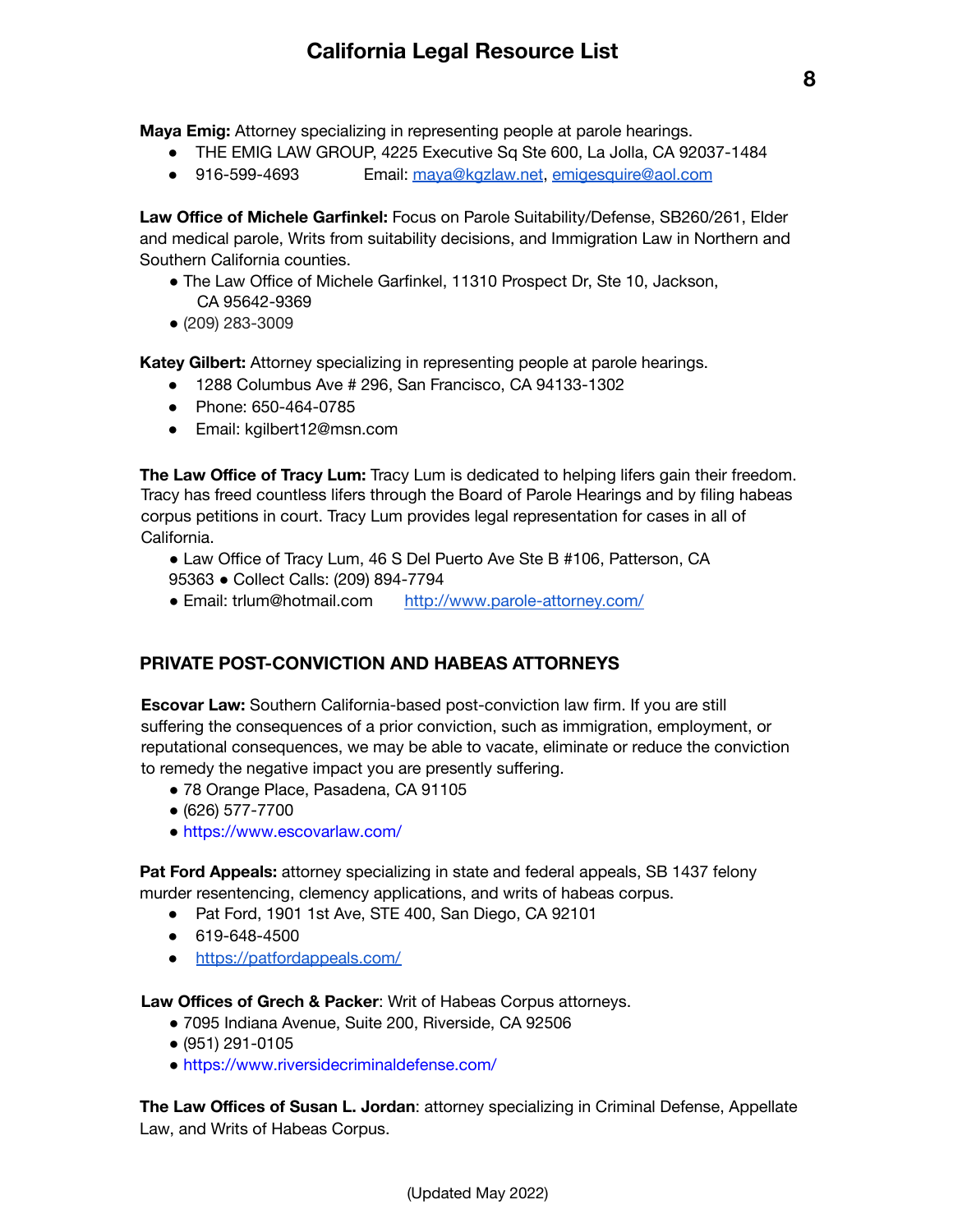- PO Box 718, Rocklin, CA 95677-0718
- Phone: 916-242-0060
- [lawofficesofsusanljordan@comcast.net](mailto:lawofficesofsusanljordan@comcast.net)

**Charlie Khoury**: attorney specializing in criminal defense and post-conviction appeals.

- Address: PO Box 791, Del Mar, CA 92014-0791
- Phone: 858-764-0644 | Fax: 858-876-1977
- Email: charliekhouryjr@yahoo.com

**The Law Offices of Charles Sevilla**: attorney specializing in state and federal trials and appeals, and post-conviction habeas corpus litigation.

- 402 West Broadway, Suite 720, San Diego, CA 92103
- [Phone](https://www.google.com/search?q=charles+sevilla+law+offices+san+diego+phone&ludocid=3842033833019448403&sa=X&ved=2ahUKEwiMjsa9kZv1AhUjHDQIHZqqArsQ6BN6BAhAEAI): [\(619\) 232-2222](https://www.google.com/search?q=Charles+Sevilla+attorney&ei=x9TVYYqbO5vJ0PEPmckI&ved=0ahUKEwjKmqHwkJv1AhWbJDQIHZkkAgAQ4dUDCA4&uact=5&oq=Charles+Sevilla+attorney&gs_lcp=Cgdnd3Mtd2l6EAMyBAgAEB46CggAEEcQsAMQyQM6BwgAEEcQsAM6BggAEAcQHkoECEEYAEoECEYYAFCaB1i2C2DQDGgBcAF4AIABXIgBmgGSAQEymAEAoAECoAEByAEEwAEB&sclient=gws-wiz#)
- chuck@charlessevilla.com <http://www.charlessevilla.com/>

**Law Offices of Ronald Ziff***:* attorneys specializing in appeals.

- 10866 Wilshire Blvd., 4th Floor, Los Angeles, CA 90024
- (888) 953-9433

**Nieves Law Firm:** San Francisco Bay Area criminal defense attorneys specializing in post-conviction relief cases as well as assault, contempt, domestic violence, drug charges, DUI, expungement, fraud, gang crime, gun crime, juvenile crime, restraining orders and sex crime. ● 160 Franklin St Ste. 210, Oakland, CA 94607

- (510) 262-2847
- www.thenieveslawfirm.com

**Rutledge & Rutledge Law Firm**: Attorneys specializing in criminal law, appellate law, prison law, lifer law, parole hearings, and immigration law.

- http://www.rutledgeattorneys.com/
- **● Richard K. Rutledge** 820 Bay Avenue, Suite 230C Capitola, CA 95010 Telephone: (831) 475-9999

**● Katera Estrada Rutledge** 820 Bay Avenue, Suite 230F Capitola, CA 95010 Telephone: (831) 854-2777

**The Law Offices of Seth P. Chazin:** SF Bay Area criminal defense attorney. Practice areas include drug crimes, violent crimes, sex offenses, as well as post-conviction representation, pardons, and alternatives to jail.

- https://www.bayarea-attorney.com/
- **● San Francisco Office** 360 Ritch St. Suite 201, San Francisco CA 94107 415-222-6188
- **● Seth Chazin Albany Office**

1164 Solano Ave #205, Albany, CA 94706, 800-499-9902

**● Berkeley Office** 1604 Solano Ave Berkeley, CA 94706 800-499-9902

**Shouse California Law Group**: Criminal Defense Attorneys that cover a range of cases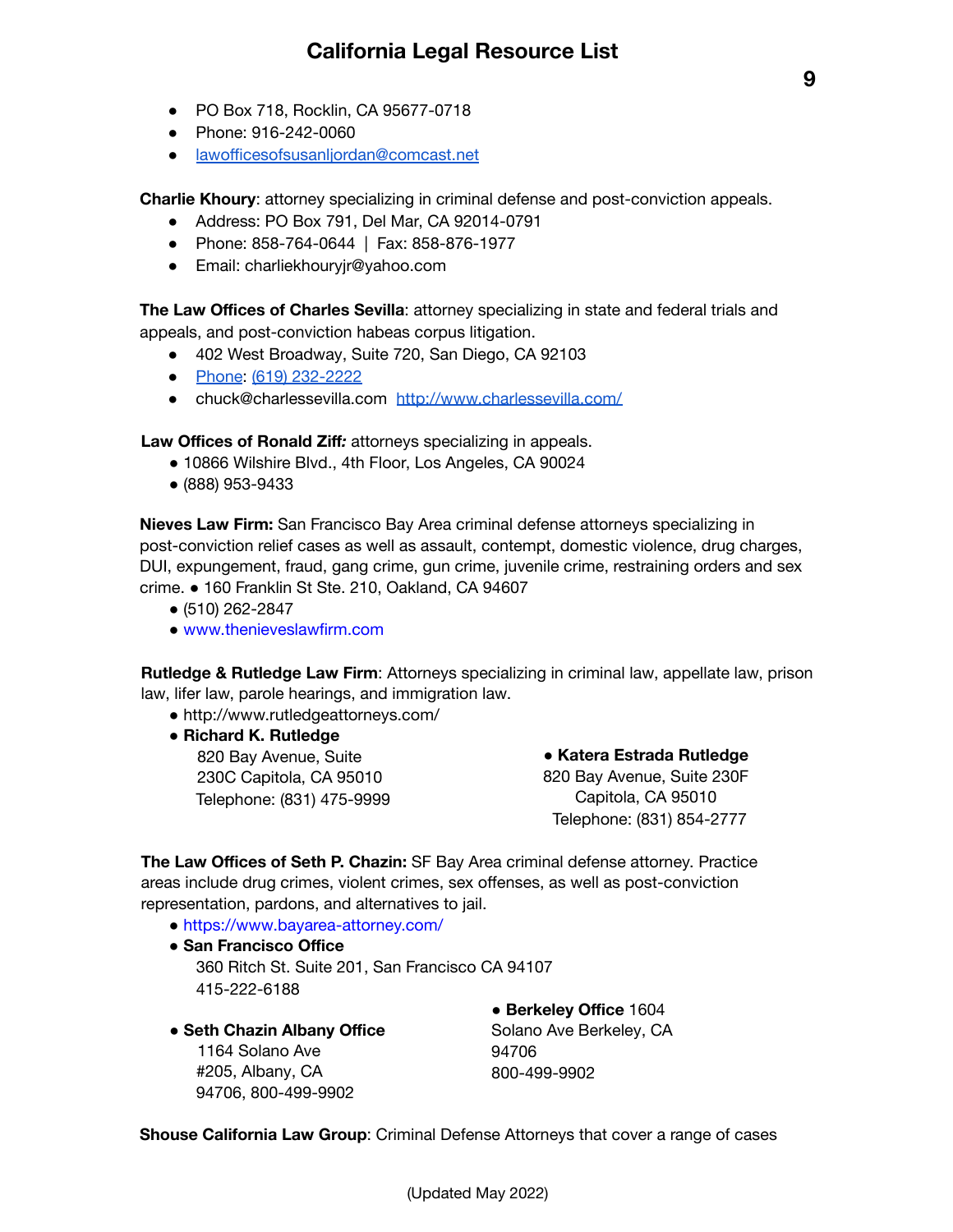throughout Los Angeles, San Bernardino, Ventura, Riverside, San Diego, Orange County, and the San Francisco Bay Area. Will represent victims of abuse, misconduct, excessive force and neglect by California jail and prison guards.

- (866) 589-3450
- https://www.shouselaw.com/ca/

| • Shouse<br>Sacramento Office: | • Shouse Los<br><b>Angeles Office:</b> |
|--------------------------------|----------------------------------------|
|                                |                                        |
| Suite 200                      | Suite 1200, Los                        |
| Sacramento, CA 94833           | Angeles, CA 90005                      |

**Donald R. Hammond Law:** Criminal Defense Attorney specializing in DUI defense, as well as criminal defense, traffic defense, and post-conviction relief information.

- Address: Law Office of Donald R. Hammond, 21515 Hawthorne Blvd, Ste 590, Torrance, CA 90503-6559
- (323) 529-3660
- Email: don@donhammondlaw.com

**Law Offices of Richard Darington Pfeiffer:** Richard Darington Pfeiffer has more than two decades of experience representing clients in criminal and juvenile cases, fighting systems that can often be unfair. Rich's expertise extends to both the trial cases in Southern California and appellate court cases throughout all of California.

- Law Office of Rich Pfeiffer, 14931 Anderson Way, PO Box 721, Silverado, CA 92676 ● (714) 710-9149
- Email: highenergylaw@yahoo.com
- http://highenergylaw.com/about-us/

**Jeffrey Mendelman:** Lawyer focusing on representing clients in criminal cases, habeas petitions, resentencing petitions, civil rights litigation, and parole board representation in Northern and Southern California counties.

- Case Law Ltd., 580 California St Fl 12, San Francisco, CA 94104-1033 ● Phone: (833) 227-3583
- Email: admin@caselawltd.com